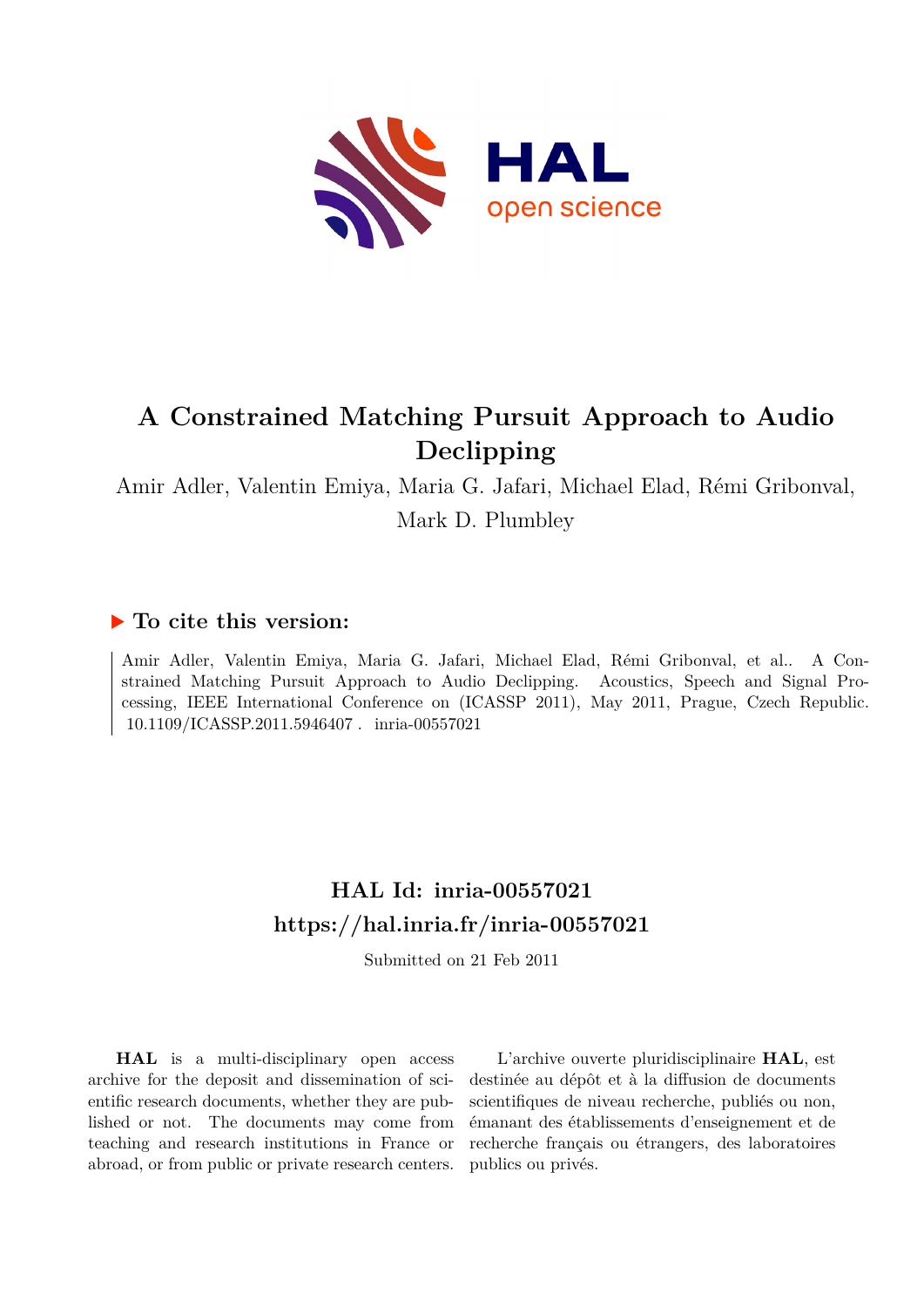# **A CONSTRAINED MATCHING PURSUIT APPROACH TO AUDIO DECLIPPING**

*Amir Adler*<sup>⋆</sup> *, Valentin Emiya*† *, Maria G. Jafari*<sup>⋄</sup> *, Michael Elad*<sup>⋆</sup> *, Remi Gribonval ´* † *, Mark D. Plumbley*<sup>⋄</sup>

<sup>⋆</sup> Computer Science Department, The Technion, Haifa 32000, Israel † INRIA, Centre Inria Rennes - Bretagne Atlantique, 35042 Rennes Cedex, France <sup>⋄</sup> Queen Mary University of London, Centre for Digital Music, School of Electronic Engineering and Computer Science, London E1 4NS, U.K

#### **ABSTRACT**

We present a novel sparse representation based approach for the restoration of clipped audio signals. In the proposed approach, the clipped signal is decomposed into overlapping frames and the declipping problem is formulated as an inverse problem, per audio frame. This problem is further solved by a constrained matching pursuit algorithm, that exploits the sign pattern of the clipped samples and their maximal absolute value. Performance evaluation with a collection of music and speech signals demonstrate superior results compared to existing algorithms, over a wide range of clipping levels.

*Index Terms***—** Audio, Clipping, Inpainting, Sparsity, OMP

## **1. INTRODUCTION**

Audio clipping is a signal degradation process in which an undistorted audio waveform is truncated whenever the maximum input range of a digital acquisition system is exceeded, as illustrated in Fig. 1. Although clipped audio signals are often encountered in telephony systems, low-cost digital audio/video recorders and other devices, restoring clipped signals has attracted substantially limited research efforts [1–4] compared to other audio restoration tasks such as click removal (see [5] for a review). In the click removal problem, samples randomly distorted by impulsive noise or small spikes (typical to old recordings or scratched CDs) are recovered. In the clipped audio case, the problem is even more challenging as the clipped samples are arranged in groups and their location is not random but rather determined by the amplitude of the signal. As a consequence, the information carried by the largest-amplitude samples in the original signal is missing, the number of consecutive clipped samples may be large and these clipped intervals may occur frequently.

Audio declipping has been mainly addressed by linear prediction techniques [1–3]. In [3], declipping is addressed via a straightforward and basic usage of linear prediction: the autoregressive (AR) filter coefficients computed from the undistorted samples preceding clipping are used to predict the clipped samples. A more advanced approach has been proposed in [1] for the general problem of filling several gaps of consecutive missing samples simultaneously. While no explicit application is mentioned, the method is naturally appropriate for declipping. A single autoregressive model is considered for the region embedding the missing samples where the set of AR coefficients and the set of missing samples are alternately estimated by an Expectation Maximization-like iterative algorithm. Another approach based on linear prediction has been proposed in [2] where



**Fig. 1**. A speech signal (gray) and its clipped version (black).

the autoregressive model is time-varying. In [4], the audio declipping problem was formulated as an  $l_2$ -norm minimization problem subject to a band-limited assumption, *i.e.* to the existence of zeros in the discrete Fourier transform of the original signal. Cubic interpolation has also been proposed for declipping in the  $ClipFix$  plug-in<sup>1</sup>.

In this paper, we utilize Sparse Representation (SR) modeling of audio signals  $[6] - i.e.$  approximating audio frames by linear combinations of few atomic signals (columns of a dictionary matrix) – and leverage the image inpainting framework [7] where missing or masked pixel groups in an image are filled in. The audio declipping problem is formulated as an inverse problem, where one observes only a partial set consisting of reliable audio data – the un-clipped samples – while the remaining data to be estimated is treated as unknown. We employ an overlap-add (OLA) approach in conjunction with a constrained version of the Orthogonal Matching Pursuit (OMP) algorithm [8], to recover the sparse representation vectors of overlapping audio frames. The complete recovered signal is formed by filling in the missing audio samples in each frame and merging all frames in the OLA process.

The contributions of this paper are two-fold: 1) The formulation of the audio declipping problem as a SR recovery problem is, to the best knowledge of the authors, an original approach that enables the utilization of the rich theory and tools of SR modeling [9]. 2) A constrained OMP algorithm is introduced, which provides significantly improved results over its unconstrained (standard) version, by incorporating additional information inherent to the declipping problem. Performance evaluation over a collection of music and speech signals demonstrate superior results compared to existing methods.

This paper is organized as follows. The audio declipping problem is formulated in Sec. 2. The SR model and the constrained approach are detailed in Sec. 3. Experimental results are presented in Sec. 4. Conclusions are finally drawn in Sec. 5.

This work was supported by the EU Framework 7 FET-Open project FP7- ICT-225913-SMALL: Sparse Models, Algorithms and Learning for Large-Scale data and partly by the Israel Science Foundation grant no. 1031/08.

<sup>&</sup>lt;sup>1</sup>See http://www.gaclrecords.org.uk/audacity.html

<sup>°</sup>c 2011 IEEE. Personal use of this material is permitted. Permission from IEEE must be obtained for all other users, including reprinting/ republishing this material for advertising or promotional purposes, creating new collective works for resale or redistribution to servers or lists, or reuse of any copyrighted components of this work in other works.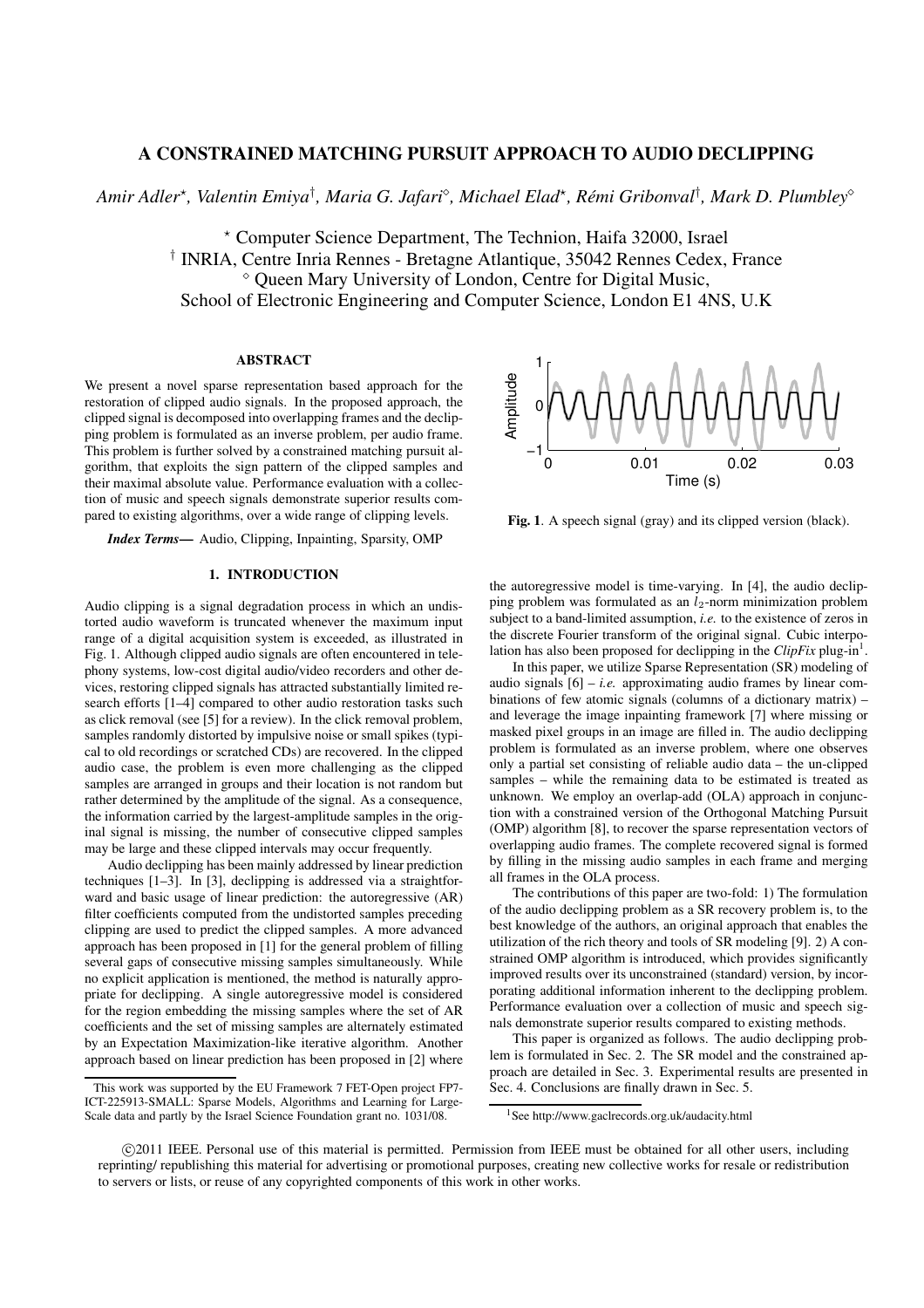#### **2. PROBLEM STATEMENT**

We observe a clipped version  $y \in \mathbb{R}^L$  of an undistorted audio signal  $\mathbf{s} \in \mathbb{R}^L$ . The samples affected by clipping are located on the subset  $\mathcal{I}^c \subset \mathcal{I}$  of the signal support  $\mathcal{I} \triangleq \{1, 2, \cdots, L\}$ , such that

$$
\mathcal{I}^{\mathsf{c}} \triangleq \{ n \, | \, 1 \le n \le L, |\mathbf{s}(n)| \ge \theta_{\text{clip}} \},\tag{1}
$$

where  $\theta_{\text{clip}}$  is the clipping level. We thus consider the partition  $\{\mathcal{I}^c, \mathcal{I}^r\}$  of the support  $\mathcal{I} \triangleq \{1, 2, \cdots, L\}$ , where  $\mathcal{I}^r \triangleq \mathcal{I}\backslash\mathcal{I}^c$ , such that the observed signal y is partitioned into the reliable (unclipped)  $y<sup>r</sup>$  and clipped  $y<sup>c</sup>$  portions as follows

$$
\begin{cases} \mathbf{y}^{\mathrm{r}} \triangleq \mathbf{y} \left( \mathcal{I}^{\mathrm{r}} \right) = \mathbf{s} \left( \mathcal{I}^{\mathrm{r}} \right) \\ \mathbf{y}^{\mathrm{c}} \triangleq \mathbf{y} \left( \mathcal{I}^{\mathrm{c}} \right) = \text{sign} \left( \mathbf{s} \left( \mathcal{I}^{\mathrm{c}} \right) \right) \theta_{\mathrm{clip}}, \end{cases} \tag{2}
$$

where sign  $(\cdot)$  is the element-wise sign function. In matrix form, the observed reliable and clipped signal portions are given by

$$
\begin{cases} \mathbf{y}^{\mathrm{r}} = \mathbf{M}^{\mathrm{r}} \mathbf{y} = \mathbf{M}^{\mathrm{r}} \mathbf{s} \\ \mathbf{y}^{\mathrm{c}} = \mathbf{M}^{\mathrm{c}} \mathbf{y} = \mathbf{M}^{\mathrm{c}} \operatorname{sign} (\mathbf{s}) \theta_{\mathrm{clip}}, \end{cases}
$$
(3)

where  $M<sup>r</sup>$  is the reliable data measurement matrix obtained from the  $L \times L$  identity matrix  $\mathbf{I}_L$  by selecting the rows  $\mathcal{I}^r$  associated with the reliable samples in s. In a similar way, the clipped data measurement matrix  $\mathbf{M}^c$  consists of the rows  $\mathcal{I}^c$  in  $\mathbf{I}_L$ .

The audio declipping problem is an inverse problem, defined as the recovery of the original samples s from the observation y. The detection of  $\{\mathcal{I}^c,\mathcal{I}^r\}$  and the estimation  $\hat{\theta}_\text{clip}$  of the clipping level  $\theta_\text{clip}$ can be achieved by locating and selecting the maximum absolute value of the observed samples. We thus focus on the restoration of the clipped samples  $\mathbf{s}(\mathcal{I}^c)$  given  $\mathbf{y}, \{\mathcal{I}^c, \mathcal{I}^r\}$  and  $\theta_{\text{clip}}$ .

### **3. PROPOSED METHOD**

We propose audio declipping algorithms for single channel waveforms. The proposed algorithms rely on frame-based processing, as detailed in Sec. 3.1, and emerge from SR modeling of audio signals, as presented in Sec. 3.2. A basic OMP algorithm is discussed in Sec. 3.3 and a constrained OMP algorithm is developed in Sec. 3.4.

#### **3.1. Frame-based processing and reconstruction**

Declipping is locally performed using a frame-by-frame processing. Every frame is independently restored and the full restored signal is formed utilizing an OLA approach [10]. We decompose the observed signal into overlapping frames  $y_i \in \mathbb{R}^N, N \ll L$ , starting at time  $t_i$ , using a rectangular weighting window with length  $N$ :  $\mathbf{y}_i(t) \triangleq \mathbf{y}(t + t_i)$ ,  $0 \le t \le N - 1$ . By adapting the full signal problem statement to the local frames formulation, the reliable samples in the  $i$ -th frame are

$$
\mathbf{y}_i^{\mathrm{r}} = \mathbf{M}_i^{\mathrm{r}} \mathbf{s}_i,\tag{4}
$$

where  $M_i^r$  is the reliable data measurement matrix of the *i*-th frame obtained from  $\mathbf{M}^{\text{r}}$  and  $\mathbf{s}_i(t) \triangleq \mathbf{s}(t + t_i)$  is the *i*-th frame defined for  $0 \leq t \leq N-1$ . We further define the supports  $\{\mathcal{I}_i^c, \mathcal{I}_i^r\}$  of the clipped and reliable samples in the  $i$ -th frame, which can be simply computed from the full signal supports pair  $\{\mathcal{I}^c, \mathcal{I}^r\}$ . Once the estimation  $\hat{\mathbf{s}}_i$  of  $\mathbf{s}_i$  is completed by any of the algorithms presented below, the reconstruction of the full signal is obtained as  $\widehat{\mathbf{s}}(t) \triangleq \frac{\sum_i \mathbf{w}_s(t-t_i)\widehat{\mathbf{s}}_i(t-t_i)}{\sum_i \mathbf{w}_s(t-t_i)}$ . In the proposed approaches, we utilize 64ms-frames with 75% overlap and sine windows for  $w_s$ .

#### **3.2. Sparse Representations modeling of audio frames**

In the SR modeling framework [9], it is assumed that each frame is well approximated by a sparse linear combination of the columns of a given (possibly overcomplete) dictionary

$$
\mathbf{s}_i \approx \mathbf{D}\mathbf{x}_i,\tag{5}
$$

where  $\mathbf{D} \in \mathbb{R}^{N \times K_D}$  is the dictionary,  $N \leq K_D$ , and  $\mathbf{x}_i \in \mathbb{R}^{K_D \times 1}$ is a sparse vector:  $\left\|\mathbf{x}_{i}\right\|_{0} \ll L$ , where the  $l_{0}$  norm<sup>2</sup>  $\left\|\mathbf{x}_{i}\right\|_{0}$  counts the non-zero components in  $x_i$ . As a consequence, we can also utilize the SR model for the observed reliable samples in each frame

$$
\mathbf{y}_i^{\mathrm{r}} \triangleq \mathbf{M}_i^{\mathrm{r}} \mathbf{s}_i \approx \mathbf{M}_i^{\mathrm{r}} \mathbf{D} \mathbf{x}_i. \tag{6}
$$

We propose to estimate the unknown samples  $s_i(\mathcal{I}_i^c)$  by recovering the SR vector of each frame  $x_i$ , given only the reliable observed samples  $y_i^r$ , the support partition  $\{\mathcal{I}_i^c, \mathcal{I}_i^r\}$  and the estimated clipping level  $\hat{\theta}_{\text{clip}}$ . Once the SR vector is recovered as  $\hat{\mathbf{x}}_i$ , the unknown samples are estimated according to

$$
\hat{\mathbf{s}}_i \left( \mathcal{I}_i^{\mathsf{c}} \right) \approx \mathbf{M}_i^{\mathsf{c}} \mathbf{D} \hat{\mathbf{x}}_i, \tag{7}
$$

where  $M_i^c$  is the clipped data measurement matrix of the *i*-th frame obtained from  $M<sup>c</sup>$ . In the following we overview two approaches to solve this problem, based on approximate solutions to the  $l_0$  norm minimization problem.

#### **3.3. A basic Matching Pursuit algorithm for audio declipping**

The proposed approaches seek for the sparsest representation of each audio frame, by approximating a solution to the following optimization problem

$$
\hat{\mathbf{x}}_i = \underset{\mathbf{x}_i}{\arg\min} \left\| \mathbf{x}_i \right\|_0 \text{ s.t. } \left\| \mathbf{y}_i^{\text{r}} - \mathbf{M}_i^{\text{r}} \mathbf{D} \mathbf{x}_i \right\|_2^2 \le \theta_i^{\epsilon}.
$$
 (8)

A direct solution of (8) is infeasible since the  $l_0$  norm leads to an NP-hard problem. An approximate solution is given by applying the OMP algorithm [8], which successively approximates the sparsest solution. The inpainting OMP algorithm [7], detailed in Table 1, is a slightly modified version of the classical OMP algorithm [8] in the sense that all dictionary columns are internally re-normalized to unit norm due to the availability of only the reliable samples. The algorithm stops iterating as soon as either the number of non-zero components exceeds the maximum sparsity level  $K_{\text{max}}$ , or the residual energy drops below the threshold  $\theta_i^{\epsilon}$ .

#### **3.4. Algorithmic enhancements for audio declipping**

Recovering clipped signals can be performed with the algorithm presented in Sec. 3.3, by treating the clipped samples as completely unknown. However, side information inherent to this problem can be integrated as additional constraints into equation (8). Let  $\mathbf{M}_{i}^{c+}$  (resp.  $M_i^{c}$  be the matrix such that  $M_i^{c+} s_i$  (resp.  $M_i^{c-} s_i$ ) is the vector of positive (resp. negative) clipped samples. The matrices  $M_i^{c+}$  and  $M_i^c$  are known according to the sign of each clipped sample, and the following set of of constraints can be defined for the set of missing samples<sup>3</sup>

<sup>&</sup>lt;sup>2</sup>Note that the  $l_0$  norm is not a standard norm as it does not obey  $\|\alpha x\|_0 =$  $\alpha ||x||_0$  for any positive scalar  $\alpha$ , however, the term "norm" is traditionally associated with this quantity.

<sup>3</sup> Inequalities are defined element-wise for notation convenience.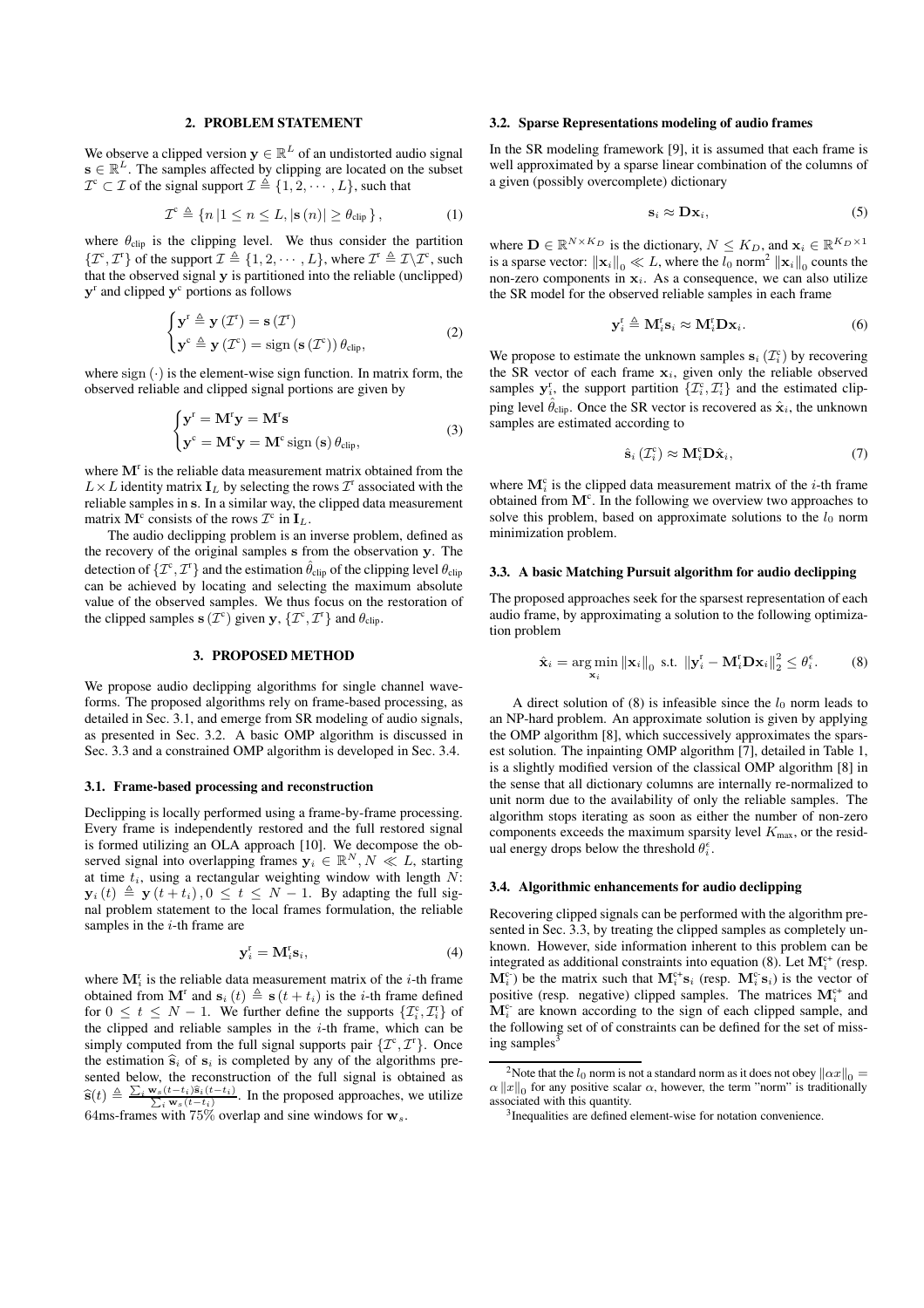**Table 1**. OMP Inpainting Algorithm



$$
\begin{cases} \mathbf{M}_{i}^{c+} \mathbf{s}_{i} \geq \hat{\theta}_{\text{clip}} \\ \mathbf{M}_{i}^{c} \mathbf{s}_{i} \leq -\hat{\theta}_{\text{clip}}. \end{cases}
$$
 (9)

This set of constraints can be further augmented by introducing an upper limit on the absolute value of the recovered samples  $\hat{\theta}_{\text{max}}$  as

$$
\begin{cases} \mathbf{M}_{i}^{c+} \mathbf{s}_{i} \leq \hat{\theta}_{\text{max}} \\ \mathbf{M}_{i}^{c} \mathbf{s}_{i} \geq -\hat{\theta}_{\text{max}}. \end{cases}
$$
 (10)

The upper limit  $\hat{\theta}_{\text{max}}$  is an optional parameter, that can be roughly approximated as  $\hat{\theta}_{\text{max}} \triangleq Q \times \hat{\theta}_{\text{clip}}$  for some positive scalar Q.

The declipping version of the  $l_0$  norm minimization problem  $(8)$ is given by

$$
\widehat{\mathbf{x}}_i = \arg\min_{\mathbf{x}_i} \|\mathbf{x}_i\|_0 \text{ s.t. } \begin{cases} \|\mathbf{y}_i^{\mathrm{r}} - \mathbf{M}_i^{\mathrm{r}} \mathbf{D} \mathbf{x}_i\|_2^2 \le \theta_i^{\epsilon} \\ \hat{\theta}_{\text{max}} \ge \mathbf{M}_i^{\mathrm{c}+} \mathbf{D} \mathbf{x}_i \ge \hat{\theta}_{\text{clip}} \\ -\hat{\theta}_{\text{max}} \le \mathbf{M}_i^{\mathrm{c}} \mathbf{D} \mathbf{x}_i \le -\hat{\theta}_{\text{clip}} \end{cases} \tag{11}
$$

We propose to approximate the solution of  $(11)$  by incorporating the constraints (9) and (10) into the final solution update stage of the OMP Inpainting algorithm, as presented in Table 2. In the following, the algorithm including (9) only and the one including both (9) and (10) will be referred to as the single-constraint OMP algorithm and the dual-constraint OMP algorithm respectively.

### **4. EXPERIMENTAL RESULTS**

The experiments are conducted on a dataset of ten phone-quality speech signals sampled at 8 kHz and a dataset of ten music signals sampled at 16 kHz *(i.e.* with higher quality than phone speech). Each test signal is 5-second long and is part of the freely available material of the 2008 Signal Separation Evaluation Campaign<sup>4</sup>. The test data shows a large diversity of audio mixtures and isolated sources, including male and female speech from different speakers, singing voice, pitched and percussive musical instruments. Each





**Fig. 2**. Restoration of a music signal by the dual-constraint algorithm: original (light gray), clipped (black), estimate (dark gray).

original signal is normalized so that the maximum amplitude is 1. Each sound is then artificially clipped with successive clipping levels, from 0.2 up to 0.9 with a 0.1-step.

In the proposed algorithms, an overcomplete Discrete Cosine Transform (DCT) dictionary was used. This choice is motivated by the wide usage of DCT to code or estimate audio signals [6]. A specific training dataset was used to tune the parameters of the inpainting algorithms. The following values were obtained: the frame length is set to 64 ms (*i.e.*  $N \triangleq 512$  and  $N \triangleq 1024$  samples at 8 kHz and 16 kHz respectively); a 75% frame overlap is used; the number of atoms – columns – in the overcomplete DCT dictionary is set to twice the number of samples in a frame; fixed values are set to the stopping criteria of the OMP algorithm:  $K_{\text{max}} \triangleq \frac{N}{4}$  and  $\theta_i^{\epsilon} \triangleq \theta_{\epsilon} \times \# \mathcal{I}_i^{\tau}$ , where  $\theta_{\epsilon} \triangleq 10^{-6}$  is a fixed parameter and  $\# \mathcal{I}_i^{\tau}$  is the number of reliable samples in the ith frame. The dual constraint was used with  $Q = 4$ .

For comparison purposes, we implemented the method [1] by Janssen et al. based on linear prediction. In each frame, a single AR model is considered for both the reliable observed samples and the latent missing samples, which are estimated in an iterative algorithm. The AR order was set to  $3m + 2$ , as recommended by the authors, where m is the number of missing samples. The *ClipFix* plug-in based on cubic interpolation (see Sec.1) was also tested.

Clipping restoration is illustrated in Fig. 2 when the clipping level is 0.2. Here, the dual-constraint OMP algorithm is applied to an example of music signal, where one can observe that the recon-

<sup>4</sup>http://sisec2008.wiki.irisa.fr/